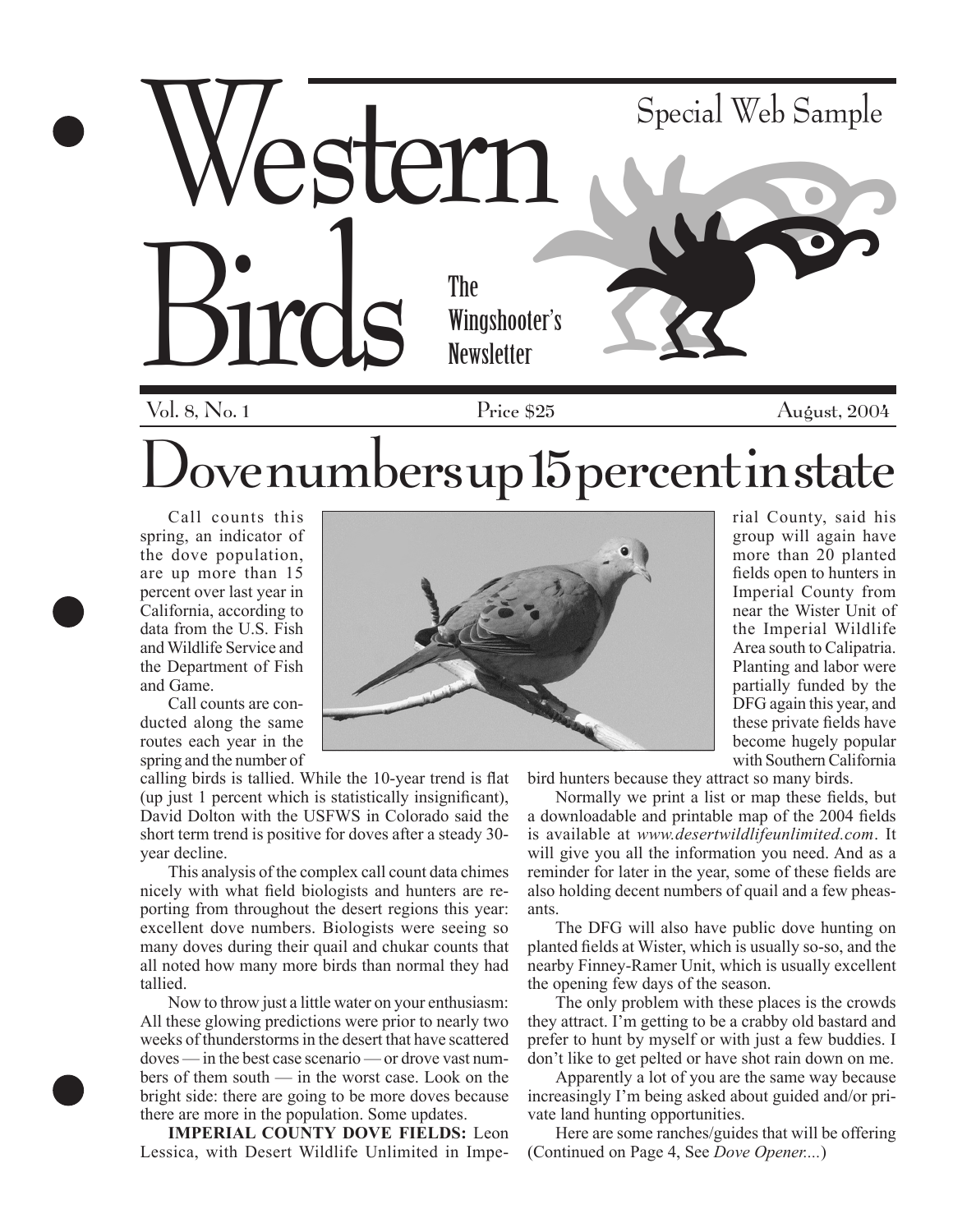## Map Special



This map of guzzler B-76 is made from portions of the USGS 7 1/2-minute *Ivanpah* (left) and *Castle Peaks* (right) quads.